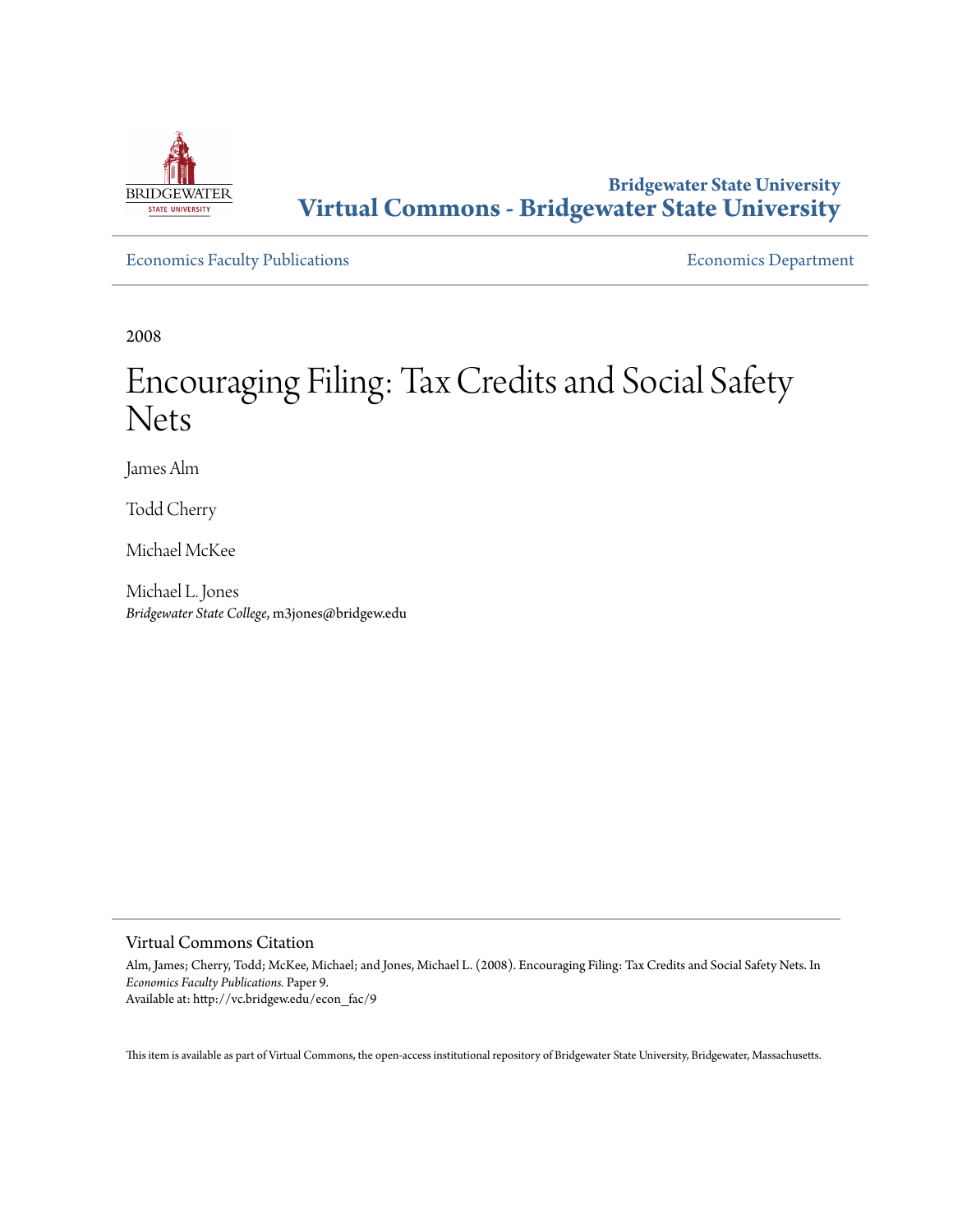# **Encouraging Filing via Tax Credits and Social Safety Nets**

*James Alm, Georgia State University; Todd Cherry and Michael McKee, Appalachian State University; and Michael Jones, Bridgewater State College*

**A** nontrivial fraction of the noncompliance associated with the per-<br>sonal income tax is due to individuals who are not "in the system<br>not having filed a tax return in the recent past or perhaps ever. E<br>and Ho (2001) have sonal income tax is due to individuals who are not "in the system." not having filed a tax return in the recent past or perhaps ever. Erard and Ho (2001) have referred to those who have not filed as "ghosts," and have investigated the extent to which this phenomenon contributes to the tax gap. This phenomenon is most prevalent among middle-to low-income persons who are often "under the radar" of the tax authority because they receive income not subject to third-party withholding. While the tax owed by such persons on their incomes is individually small, the aggregate amount contributes substantially to the tax gap, perhaps as much as \$27 billion in Tax Year 2001. A problem confronting policymakers is how to encourage these individuals to join the system by filing a tax return. The payoff to the government from such inclusion may be very high, and evidence suggests that once individuals initially file a tax return they continue to do so in the future.

There are several potential avenues for encouraging tax filing. One prominent class of policies encouraging tax participation is the receipt of direct benefits under various income transfer programs and public sector pensions, including social insurance programs like Social Security. Receipt of benefits associated with these programs can be used to encourage tax filing since being "in the system" may be a condition for eligibility. The use of tax credits like the Earned Income Tax Credit (EITC) and the child care tax credit to affect participation is a more targeted approach. The behavioral issues in all cases include the role of risk attitudes, the prevalence of present-biased preferences (i.e., myopic decisionmaking), and the impact of the compliance costs associated with taking advantage of these programs. For example, the EITC is somewhat complicated, and this feature has probably led to lower participation.<sup>1</sup>

<sup>1</sup> There also exist other policies that may increase compliance and participation. Anxiety reduction for potential taxpayers as they approach the tax agency (i.e., emphasizing a "kinder, gentler, tax agency") may increase compliance and participation. Research has shown that taxpayers respond to positive inducements to comply (Alm, Jackson, and McKee, 1992), but there may be consequences of such positive inducements on initially compliant taxpayers. Tax amnesties can be an effective means of allowing taxpayers to "wipe the slate clean" if they have evaded taxes in the past (Alm, McKee, and Beck, 1990). Similarly, perceptions of fairness have a significant effect on individual decisions (Cherry and List, forthcoming). Also, some current tax policies often permit individuals to claim losses from some classes of earnings (e.g., capital gains, self-employment income) against income taxes *Footnote continued on next page.*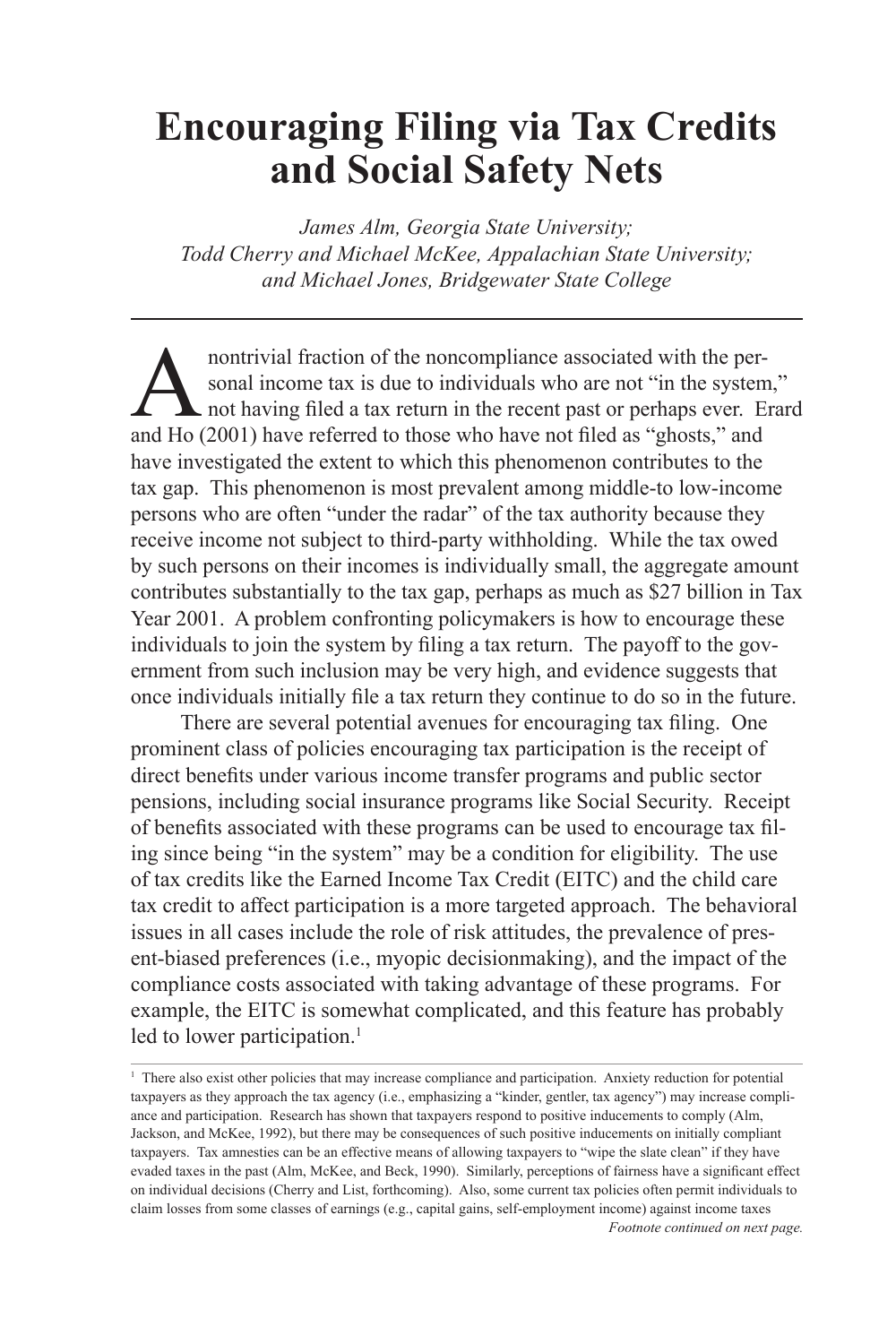The difficulty in assessing the effects of such policies is the obvious one: any such effects depend on the behavioral responses of individuals currently not filing tax returns and so not currently observable by the tax authority. Indeed, studies of nonfiling using field data are not numerous. While compliance behavior is difficult to observe in the field, nonfiling is even more hidden. Crain and Nourzad (1993) compared the characteristics of those who evade while filing versus those who choose simply not to file. In the most detailed and comprehensive study of nonfiling, Erard and Ho (2001) use IRS information to estimate the factors that affect nonfiling. Also, see Alm, Bahl, and Murray (1991) for an analysis of nonfiling in Jamaica.

As with all studies based on field data, these studies suffer from not having direct measures of noncompliance (e.g., the use of reported income, not unreported income), from being forced to contend with various econometric issues (e.g., the endogeneity of audit selection arising from budgets for audit activities), and from not being able to control for all variables that might affect taxpayer reporting decisions (e.g., changes in the tax laws, taxpayer attitudes, economic conditions). Further, there are few changes in the rules for tax credits and/or income support programs, and such changes as do occur are often confounded with other effects such as changes in macroeconomic conditions.

Some quasi-natural experiments have also been studied. The introduction of the EITC has provided an opportunity to observe changes in the characteristics of filers. Most recently, one could study the effects of the Bush Administration "stimulus package" tax rebate checks on the filing behaviors of citizens, although those data are not yet available. In the case of the EITC, Scholz (1994) uses 1990 Survey of Income and Program Participation (SIPP) data, and finds that the participation rate for the EITC is between 80 percent and 86 percent. See also Kopczuk and Pop-Eleches (2007).

Since it is the behavioral responses of individuals whom the tax authority cannot directly observe that are of interest, the laboratory is a natural arena to investigate the effects of policies aimed at increasing tax participation. Although there are numerous experimental studies that examine

*Footnote continued from previous page.*

imposed on other wage and salary income, but only if the individual files a tax return. While these policies are typically understood as focusing on higher-income taxpayers, the programs also affect middle-and low-income taxpayers and those working outside the purview of the tax authority (e.g., individuals with part-time selfemployment or with cash only businesses). Provided an individual has taxable income from wages and salaries, he or she can benefit from the use of offsets. Indeed, the presence of loss offsets may encourage individuals to undertake entrepreneurial activities involving some risk of incurring losses. "Social norms" may also affect tax compliance. There has been work in this area, and the results suggest that such motives can have a positive effect on compliance. Even so, there has been little literature on filing itself. See, for example, Cummings, Martinez-Vazquez, McKee, and Torgler (forthcoming).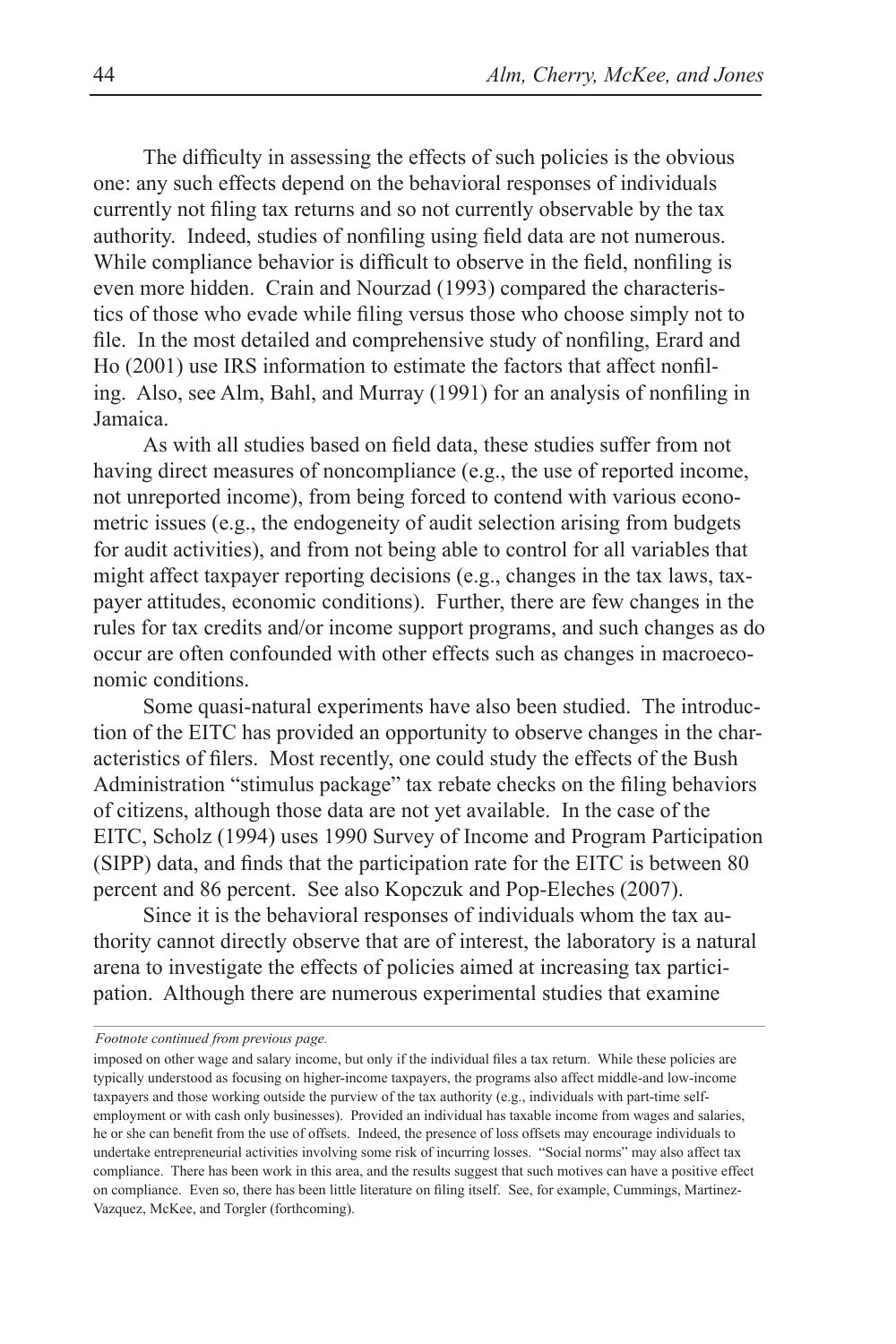behavioral responses of those individuals who already file a tax return (e.g., Becker, Buchner, and Sleeking, 1987; Webley et al. 1991; Alm, Jackson, and McKee, 1992; Alm, Jackson, and McKee, 1993; Gerxhani and Schram, 2006; Cummings, Martinez-Vazquez, McKee, and Torgler, 2008), there are, so far as we can ascertain, no experimental analyses of filing inducements, in which subjects have the option to file or not to file a tax return.

Accordingly, our research here is directed at assessing the effects on filing of reinforcing the social insurance aspect of the fiscal system and of providing tax credits, either of which is received only if the taxpayer files a return. To examine these issues, we introduce in a controlled laboratory setting various filing inducements, including social safety nets and tax credits. Our results are preliminary, but suggest that such inducements can increase tax filing, with the most effective policy being tax credits that are simple to obtain.

## **The Filing Decision**

The traditional theoretical development of the compliance decision typically begins with the assumption that the individual has already chosen to file a return. Evasion is then modeled as a gamble in which the states of nature are being caught or not being caught, where, if caught, a fine is assessed (Allingham and Sandmo, 1972). The individual then decides only the amount of income to report and so the amount to evade. A rational individual is viewed as maximizing the expected utility of the tax evasion gamble, weighing the benefits of successful cheating against the risky prospect of detection and punishment. The individual pays taxes because he or she is afraid of getting caught and penalized if he or she does not report all income. This approach gives the plausible and productive result that compliance depends on audit rates and fine rates. Indeed, the central point of this approach is that an individual pays taxes because—and only because—of this fear of detection and punishment. See Andreoni, Erard, and Feinstein (1998), Alm (1999), and Slemrod and Yitzhaki (2002) for comprehensive surveys and discussions of this literature.

This compliance decision has been extensively investigated using field and lab data. For those who file, the traditional recipe of increased audits and/or increased penalties is the recommended policy for increasing compliance, subject of course to taxpayer awareness of the enforcement effort increase (Alm, Jackson, and McKee, 2007).

Of perhaps more interest is the issue of the filing decision. To the extent that nonfilers are not "in the system" and so are not at risk of being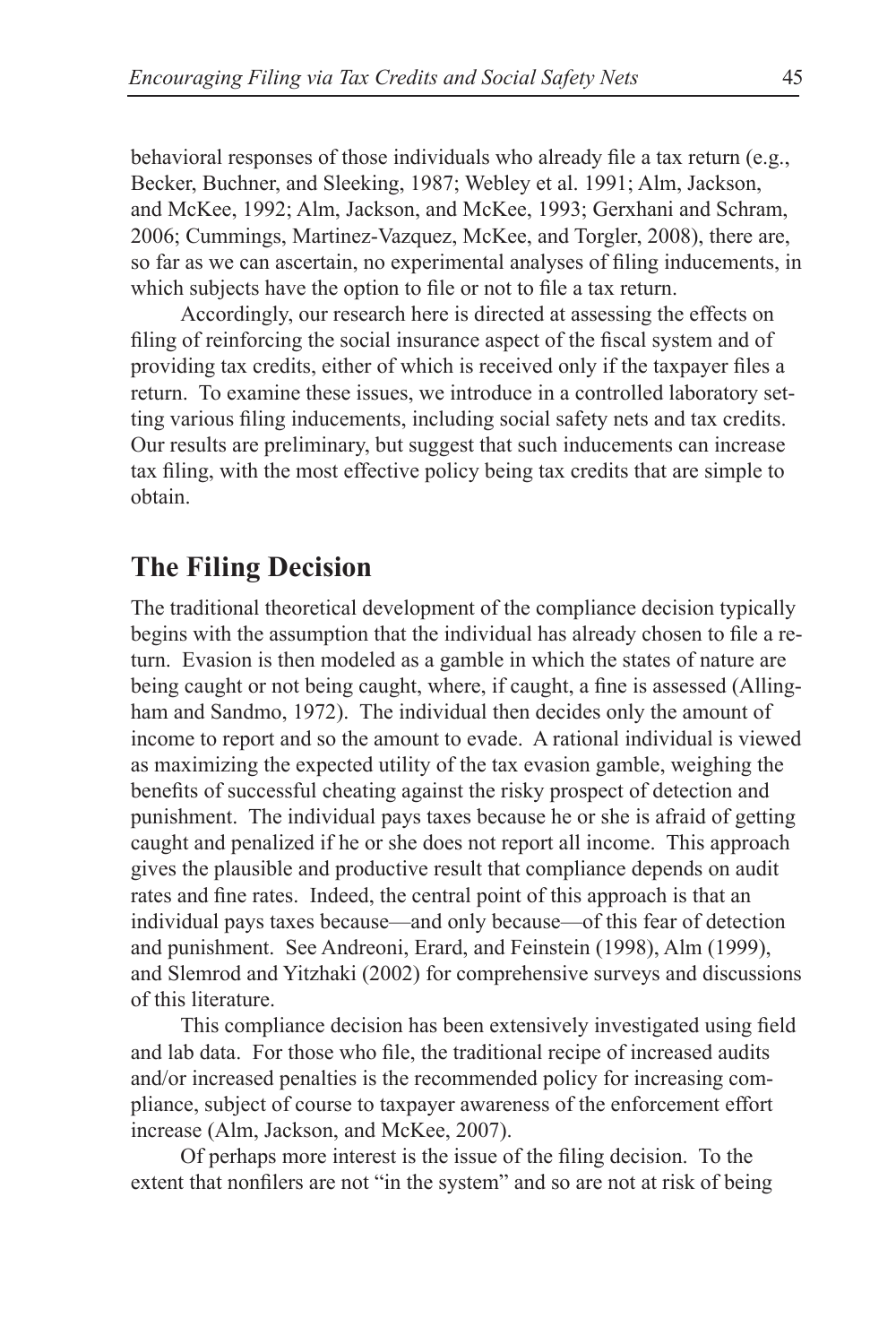selected for audit, the traditional policy response of increased enforcement efforts is not effective.<sup>2</sup> Indeed, the traditional Allingham and Sandmo (1972) analysis does not fully capture this key element of the individual's decisions.

For the filing decision, the individual must compare the expected utility from filing versus the expected utility from nonfiling, where an individual who files must also then determine the amount of income to report on the return (e.g., the compliance decision). Erard and Ho (2001) expand the traditional model to include both the filing and the compliance decisions, by constructing a sequential decision process that includes such steps as the choice of income withholding, the decision to file, and the compliance decision. The framework is an extension of the typical "gamble" model of evasion, but incorporates the more realistic setting that reflects the true decision setting of the taxpayer. In their framework, the decision to not file is influenced by the costs of filing, the probability of being identified as a nonfiler, and the penalties for not filing. To these, one should also incorporate the potential benefits from such tax credits as may exist and the existence of a social safety net where the benefits and/or coverage may be conditional on prior tax filings. Both the tax credit and the expected value of the social safety net represent positive inducements to file. It is these positive inducements that our experimental design investigates.

# **Experimental Design**

The experimental design captures the essential features of the voluntary income reporting and tax assessment system used in many countries. Human participants in a controlled laboratory environment earn income through their performance in a task. The participants must decide how much of this income to report to a tax agency. Taxes are paid on reported income only. However, unreported income may be discovered via a random audit, and the participant must then pay the owed taxes plus a fine based on the unpaid taxes.3 This income earning, income reporting, audit, and penalty process is repeated over a number of rounds that each represent a tax period. At the

<sup>2</sup> Most audit schemes are based on factors that are reported on tax returns and that past audit results indicate are associated with large amounts of unreported income (e.g., the Internal Revenue Service use of a "DIF" score). Individuals who do not file a return are obviously not at risk of audit from such audit schemes.

<sup>&</sup>lt;sup>3</sup> It may be argued that current audit practice in many countries also implements endogenous audits, since a taxpayer either elicits an audit or not depending on his or her "score" in an audit rule. However, whether a taxpayer is actually audited depends both on the score and on the audit budget of the tax authority. Since the taxpayer cannot know this latter item with certainty, there remains a random component to the audit process. See Alm and McKee (2004) for an experimental examination of this type of endogenous audit selection rule.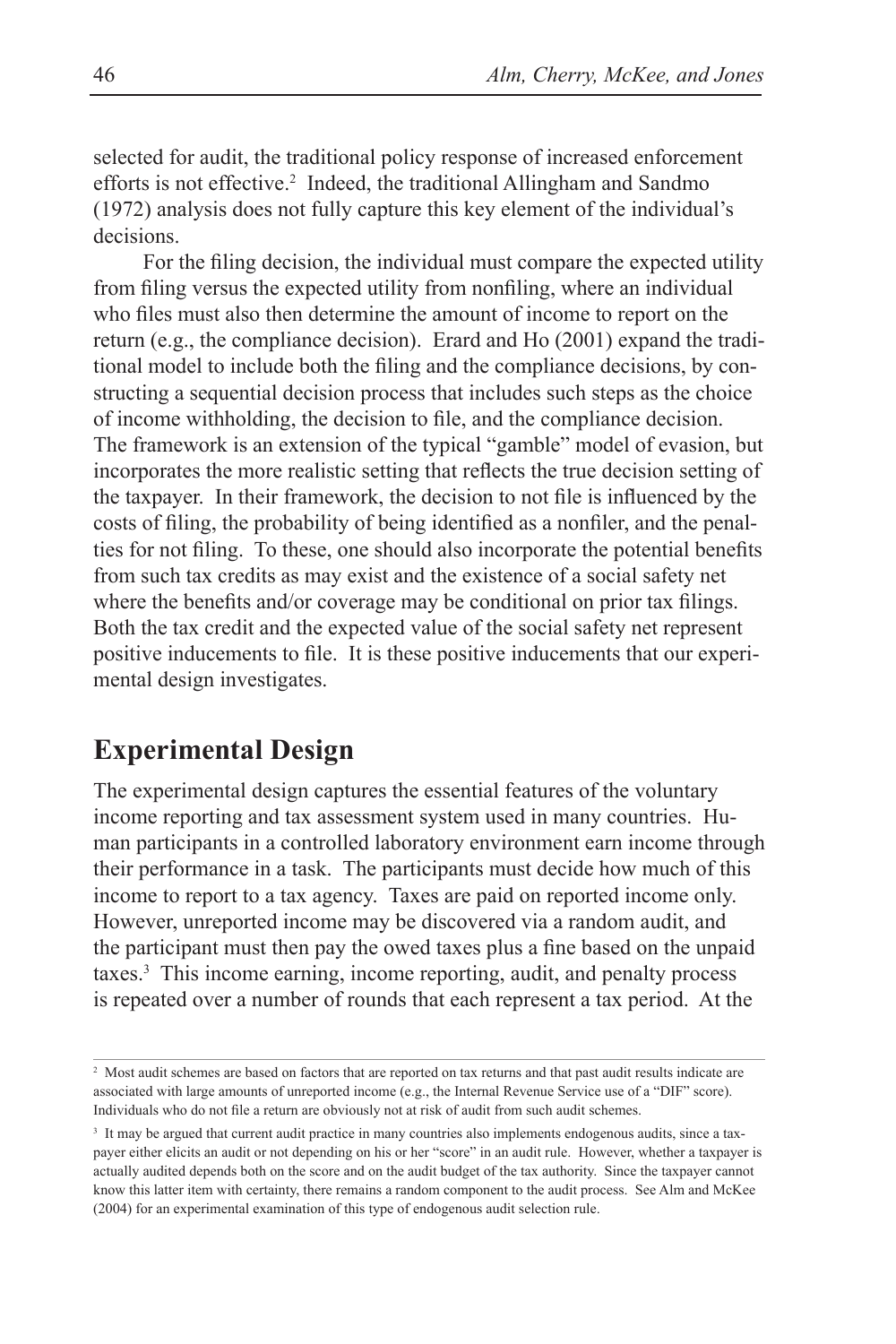completion of the experiment, all participants are paid in cash their laboratory market earnings converted to U.S. dollars.

These experiments are designed to inform policymakers, and so must satisfy the experimental precept of "parallelism" (Smith, 1982). Parallelism is satisfied when the experimental setting captures the essential elements of the decision problem faced in the naturally occurring setting. It is neither necessary nor desirable that the experimental setting implement all of the complexity of the naturally occurring setting (Plott, 1987). As implemented, our experimental design follows the elements of much of the earlier experimental research, but incorporates additional features to improve parallelism with taxpayers' decisionmaking in the naturally occurring world. Participants earn income by performing a task (rather than receiving an endowment), they must choose how much income to report, and they face an audit process similar to that in the naturally occurring setting. Importantly, participants must choose whether or not to file a return. The experiments utilize tax language in the instructions and the computer interface. While the stakes are small, the decision is also simplified, implying that the ratio of decision costs to rewards parallels the naturally occurring setting.

Participants are recruited from the pool of undergraduate students at a major public university. On arrival at the laboratory, participants are assigned to a computer station. The lab server assigns participants to groups (consisting of seven to ten persons depending on the total number of participants in the session). Basic instructions are provided via hardcopy, while the main instructions are provided via a series of screen images. After the practice rounds are completed, any final procedural questions are answered. Participants are not allowed to communicate with one another during the session. They are not told the exact duration of the experimental session, which is predetermined to last for 20 real rounds. Sessions take on average 70 minutes to complete. Participant earnings range from \$14 to \$38, depending on task earnings, reporting behavior, and audit experience. Participants are told that payments will be made in private at the end of the session and that all responses are anonymous.

The earnings task requires participants to sort the digits 1 through 9 into the correct ascending order from a randomized order presented in a 3 by 3 matrix. Participants do this by pointing the computer mouse and "clicking" on the numbers in the correct sequence. On their computer screens, a 3 by 3 matrix with the digits in random order appears on the right side of the screen; as the numbers are "clicked," they appear in a 3 by 3 matrix on the left side of the screen. A counter on the screen shows the elapsed time from when the first number is "clicked" and also when all nine numbers have been ordered. Participants click the Continue button to transmit this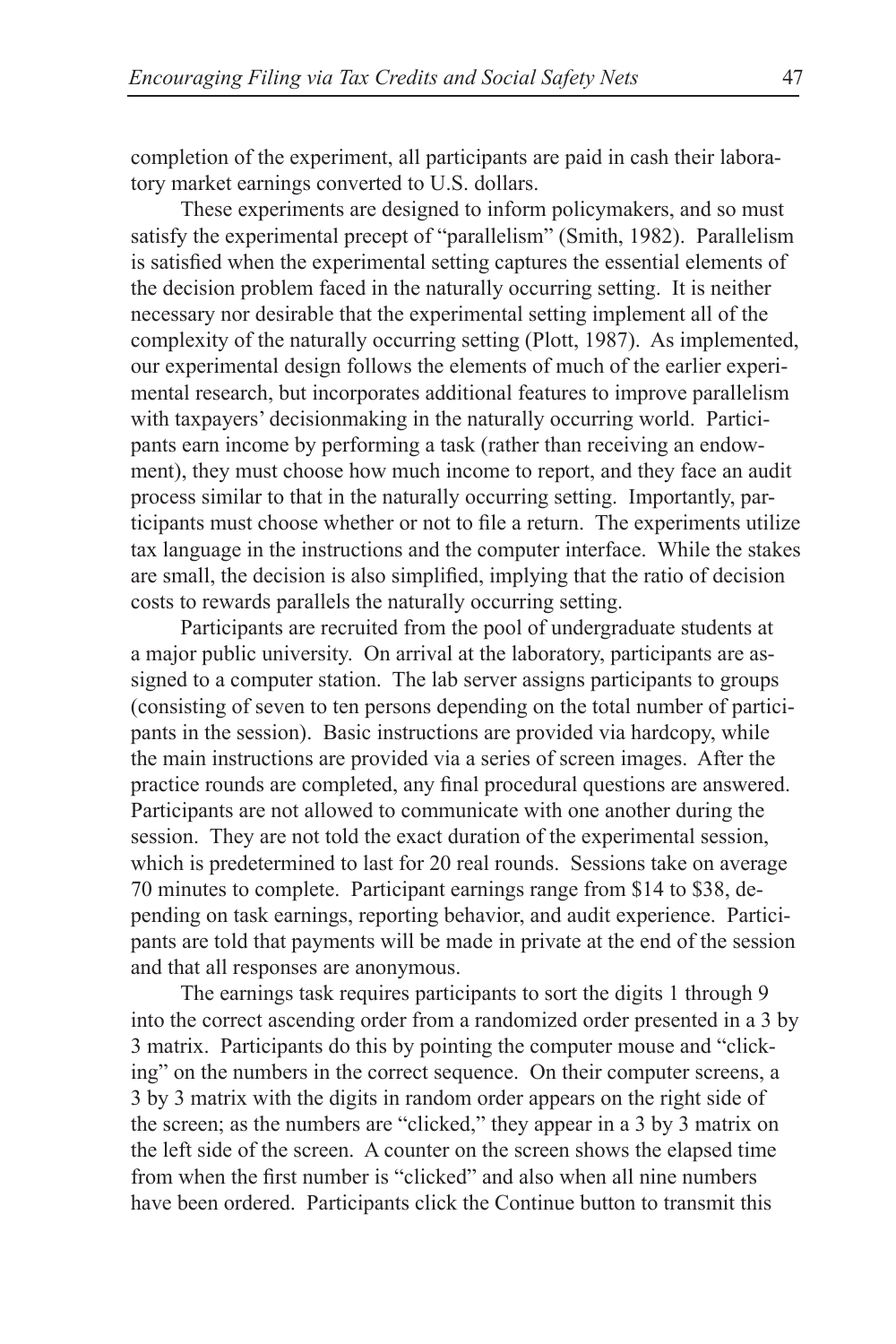time to the server. Actual income is then determined by the relative speed of performance, with the fastest performer receiving the highest income and the slowest performer receiving the lowest income. Once all participants have completed the income task, they are informed via the computer of their incomes for the round and presented with a screen that provides details of the policy in effect, where they are informed of the tax rate, the audit probability, and the penalty rate on discovered evasion. For the credit treatments, participants are informed of the level of the tax credit they are eligible to receive and that this is conditional on filing a tax return. For the income support treatments, participants are informed of the probability of being unemployed, the duration of unemployment, and the income support they are eligible to receive. The unemployment benefits are determined as follows. The number of filing periods for eligibility is stated in the instructions, and the benefit is a stated percentage of the average of the incomes filed during the periods required for eligibility.

The tax form is not provided at this point. Participants may choose to get a form or not, where there may be a cost for the form. If participants choose not to obtain a tax form, then they do not file and are not subject to an audit in the current round. If participants choose to get the form, then the cost, if there is one, is deducted from income for the round. Even if participants obtain the form, they may still choose not to file by selecting the Not File button. Since the tax filing season is limited, there is a time limit imposed (75 seconds), and a counter at the bottom of the tax form informs participants of the time remaining. If the time expires and a tax form has not been filed, participants are automatically audited, and an additional 10 percent penalty is imposed.

At the end of the session, participants complete a short questionnaire asking age, gender, and whether they prepare and file their own taxes. If they respond "No" to this last question, we assume that their parents are responsible for tax preparation, given that participants are college sophomores, juniors, and seniors.

The process of determining who is audited is generated by a computerized draw. After the return is filed, participants are presented with an animated (computerized) representation of a bucket from which a draw is made. In this bucket, there are 10 blue and white balls in total, with a white ball signifying no audit and a blue ball denoting an audit. Each taxpayer is audited independently. The balls "bounce" in this bucket, and, after a randomly determined interval, a door opens, and a ball exits the bucket through this door. The color indicates whether the taxpayer will be audited. Participants choosing not to file a tax return are presented with a screen that informs them that they will not be audited in the current round.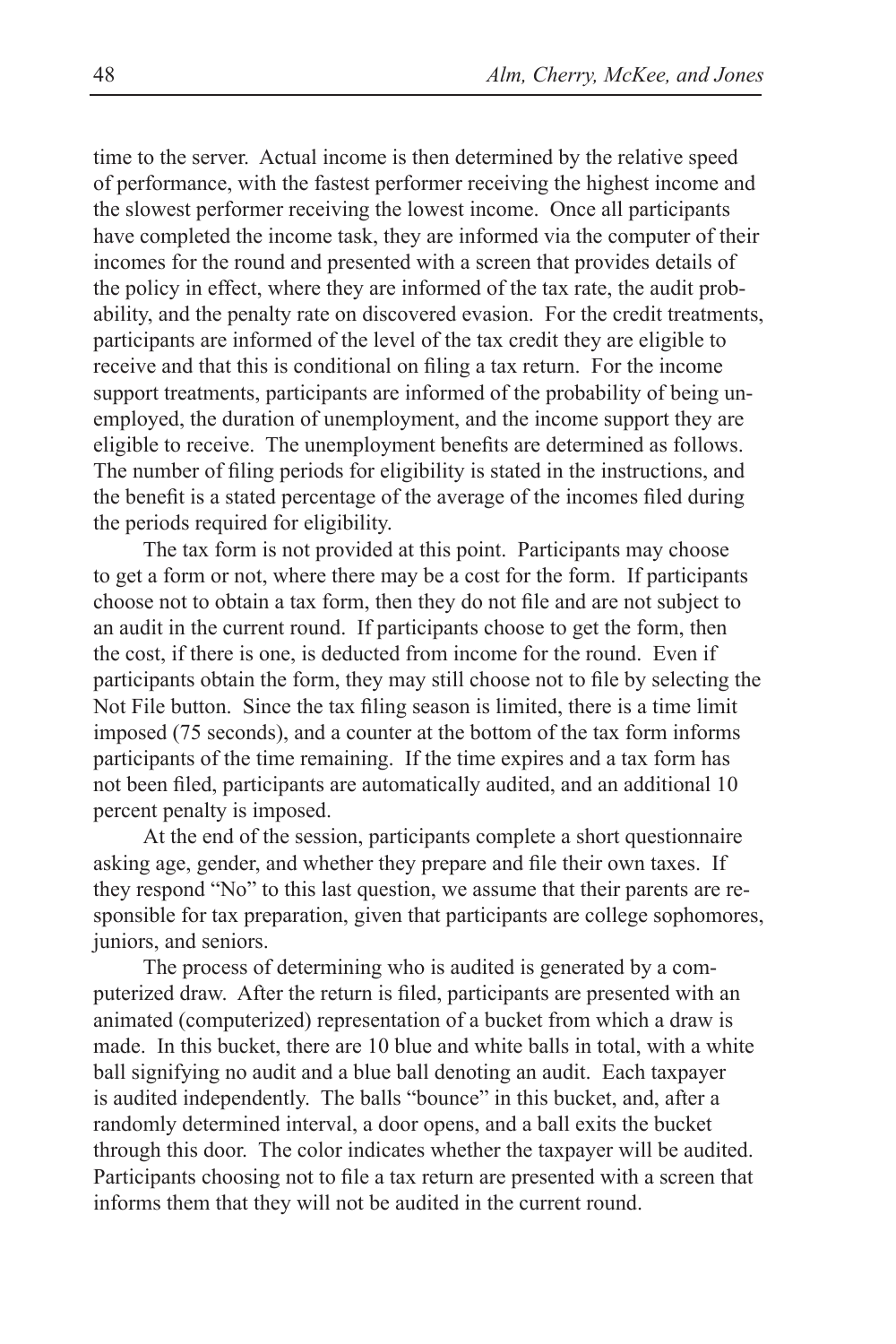After the audit process has been completed, taxpayers are presented a new screen that provides earnings and audit outcome summaries for the round. When group audit outcomes are provided, the end-of-round information screen reports the number of audits conducted in the current round and the fines collected via audits in the current round.

As part of our investigation, we incorporate the effects of complexity on the propensity to claim the credit because a credit that is not claimed is unlikely to enhance filing. We also incorporate the role for taxpayer information services, following on the preliminary investigations reported in Alm, Jones, and McKee (2007). Complexity is introduced in the experimental setting through the use of "fuzzy" information concerning allowed tax deductions and refundable tax credits.

Our overall objective is to examine the effects on tax filing of potential inducements to file a return, and we set out some basic inducement programs to investigate. These are outlined in Table 1. Our focus is on the use of tax credits and the income protection offered through unemployment benefits. To establish a baseline, we have conducted sessions in which these inducements are absent but the other features of the tax filing regime are incorporated. The no inducement treatments are described in Table 2. The tax rate is set at 35 percent in all rounds of all sessions. The audit probabilities range from 0.2 through 0.4 with three values in use in each session. The rate is set for the first 8 rounds, changes for the second 8 rounds, and reverts to the original level for the final 4 rounds; for example, in Table 2, the audit rates for NI1 are 0.4 for 8 rounds, 0.3 for 8 rounds, and 0.4 for the final 4 rounds. Participants are instructed that the rate may change during the course of the session but are not told the specific pattern. In all cases, the onscreen bingo cage shows the audit rate as the number of blue balls among 10 in the cage.

The tax form may cost from zero to two lab dollars, and this information is presented at the time of choosing whether to obtain the form. The tax form cost represents the general cost of filing incurred, in addition to the cognitive cost of completing the form.

| <b>Treatment</b>                   | <b>Sample Parameters</b>                              |                                                   |                                   |  |  |
|------------------------------------|-------------------------------------------------------|---------------------------------------------------|-----------------------------------|--|--|
| No Positive Inducement             | Cost of Tax Form and Probability of Audit             |                                                   |                                   |  |  |
| Refundable Tax Credit              | Conditional on Low<br>Income                          | Available to Low and<br>Medium Income             | Available to All<br>Income Levels |  |  |
| Income (Employment)<br><b>Risk</b> | Support: Moderate<br>Percentage of<br>Previous Income | Support: High<br>Percentage of<br>Previous Income |                                   |  |  |

**Table 1. General Treatment Design for Investigation of Inducements To File**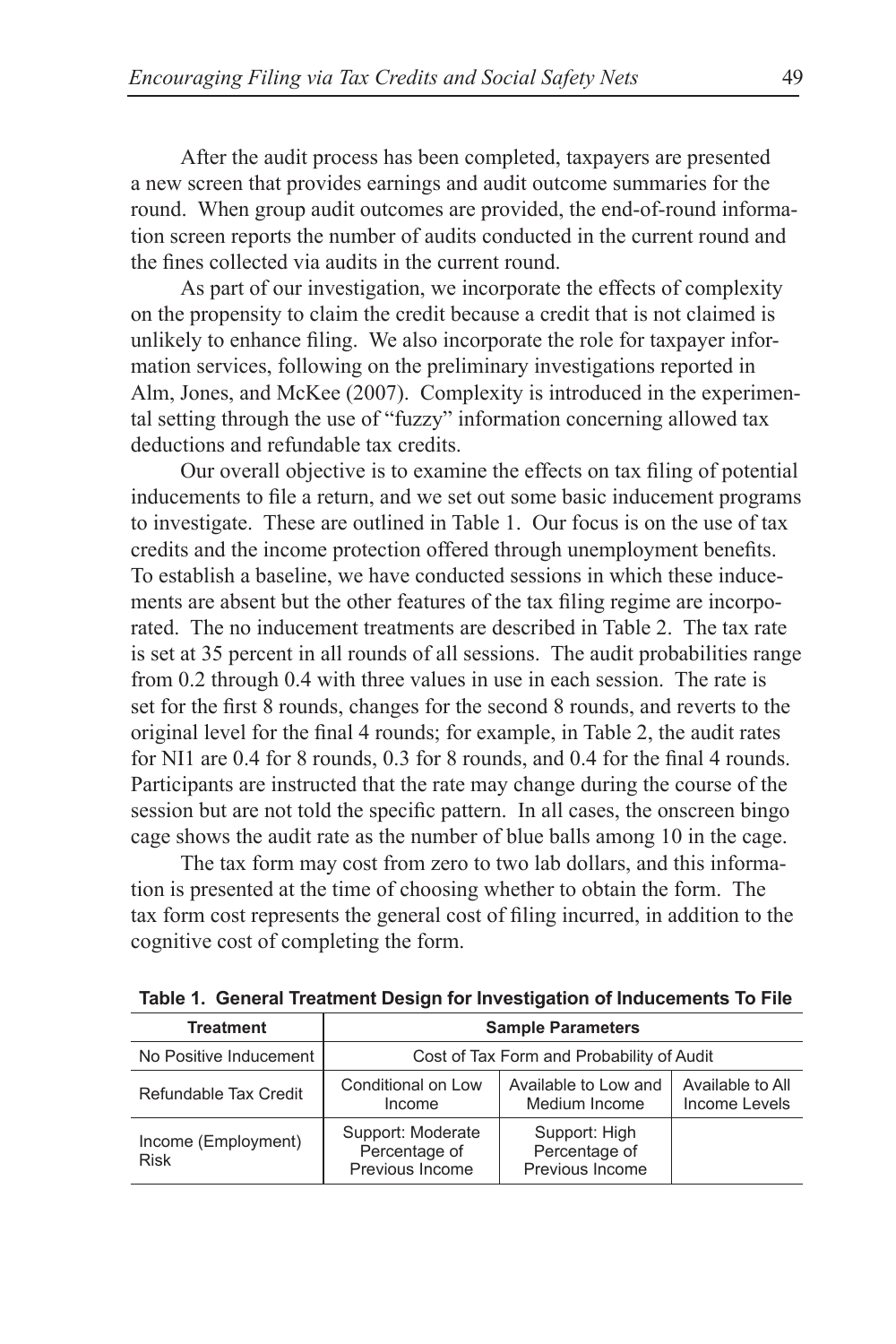| <b>Treatment</b> | Tax<br>Rate | Audit<br><b>Probabilities</b> | Penalty<br>Rate | <b>Deduction</b> | <b>Income</b><br>Range      | <b>Form</b><br>Cost |
|------------------|-------------|-------------------------------|-----------------|------------------|-----------------------------|---------------------|
| N <sub>11</sub>  | 35%         | 0.4.0.3.0.4                   | 150%            | 15%              | 10 to 100<br>1 per<br>level | 2, 1, 0             |

**Table 2. No Inducement Conditions**

The first set of filing inducements is the use of tax credits targeted at lower-income taxpayers. This targeting is typically motivated by equity concerns, but it has the collateral effect of addressing a specific set of ghosts—those with lower incomes who may well be earning incomes that are not matched by employer records submitted to the tax authority.<sup>4</sup> The basic tax credit settings are shown in Table 3 as CT1 and CT2, where "CT" denotes "Credit Treatment" and where the key difference is the targeting of the tax credit to the lower-income earners. One issue arising from tax credit programs is the complexity of the filing requirement necessary to claim the credit. The EITC provides a case in point, and Alm, Jones, and McKee (2007) examine complexity and the related information services provision by the tax authority.

| <b>Treatment</b> | <b>Income</b><br>Range    | <b>Penalty</b><br>Rate | Audit<br><b>Probability</b> | <b>Credit</b><br><b>Equation</b>                      |
|------------------|---------------------------|------------------------|-----------------------------|-------------------------------------------------------|
| CT <sub>1</sub>  | $10 - 100$<br>1 per level | 150%                   | 0.3, 0.4, 0.3               | $CR = 20 - 0.2$ *l<br>(Moderate Income)<br>Credit)    |
| CT <sub>2</sub>  | $10 - 100$<br>1 per level | 150%                   | 0.3, 0.4, 0.3               | $CR = 30 - 0.6$ <sup>*</sup> l<br>(Low Income Credit) |

**Table 3. Tax Credit Settings**

Notes: The "Income Range" 1 is 10 ("Low") to 100 ("High"), with increments of 10 and 1 person per level. The credit equation reports the intercept (e.g., the base credit) and the reduction in the credit as income increases. For example, if CR = 20 – 0.2\*I ("Moderate Income Credit"), then the base credit is 20 lab dollars; if the participant earns, say, 60 lab dollars, then the credit is 8 lab dollars; the credit goes to zero at 100 lab dollars. In the "Low Income Credit" setting, the base credit is set at 30 lab dollars, and the credit drops to zero when the participant has earned 50 lab dollars.

The other inducement investigated here is the presence of an income program that pays (unemployment) benefits in the event of the individual becoming unemployed. Payment of benefits is conditional on the previous filing history of the individual. Specifically, benefit payouts are computed as a stated percentage of average income filed in previous periods. The parameters in effect for this series of sessions are shown in Table 4, where "UT" denotes "Unemployment Treatment." Audit probabilities and cost of the

<sup>4</sup> Alm, Deskins, and McKee (2008) investigate experimentally the filing behaviors of individuals earning income not subject to the type of matching paperwork usually associated with formal sector earnings.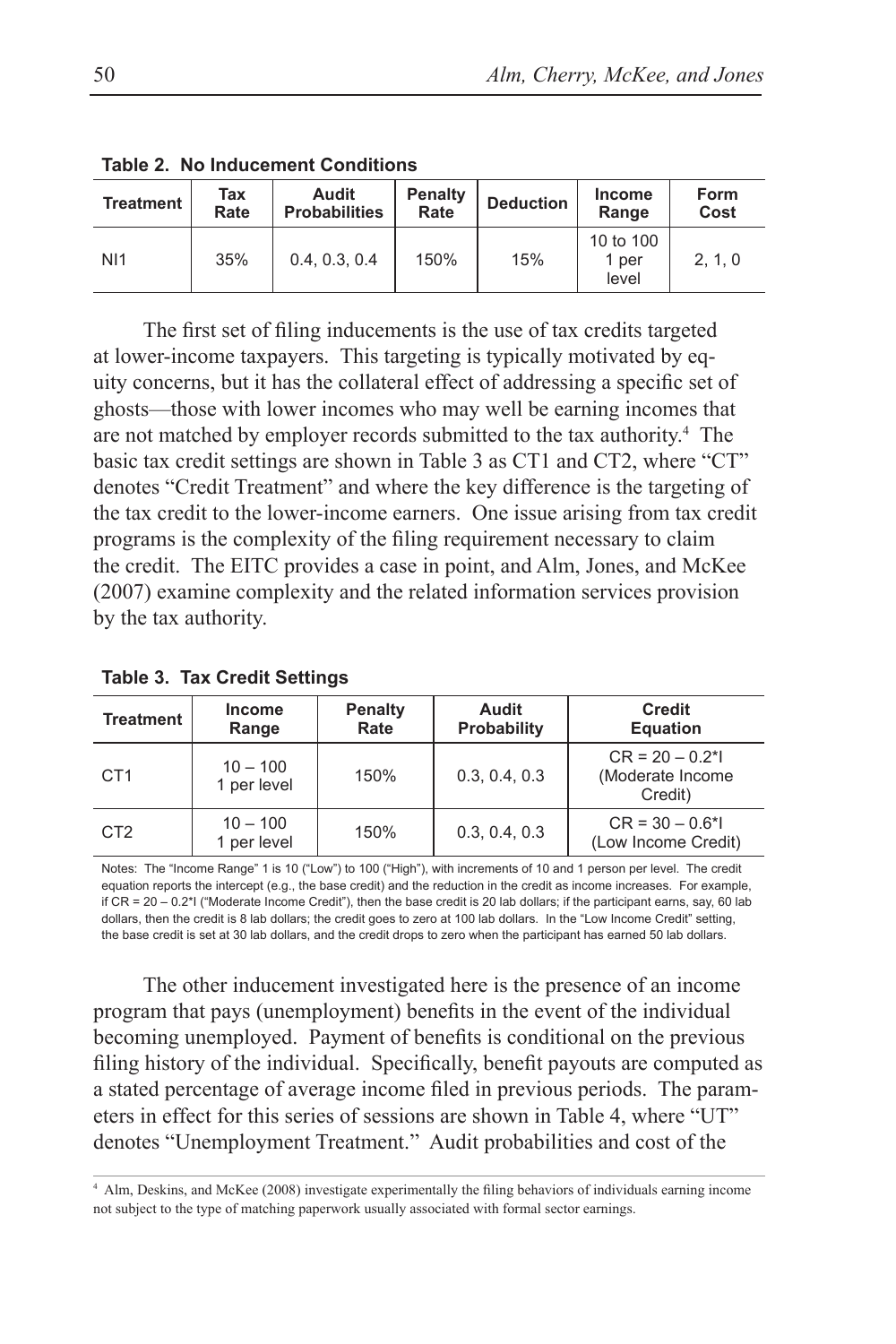tax form are set at levels in the baseline and credit treatments so that we can focus on policy parameters specific to the unemployment benefits program and on effects of the risk of becoming unemployed. Thus, in Table 4, we introduce as treatments the percentage of the income that will be replaced by unemployment benefits and the filing periods necessary to qualify for benefits.

During periods of unemployment, participants do not see an income earning task screen. Instead, they are presented a screen informing them that they are unemployed and that this is round X of unemployment period of duration Y. The unemployment benefits are taxable. Thus, participants are presented a screen informing them of the unemployment benefits (if any) that they will receive in the current round and the opportunity to obtain a tax form or not. If participants file a tax return reporting unemployment benefit income, they are subject to the normal audit process. If participants choose not to file, they are not audited.<sup>5</sup>

| Treatment       | Probability<br>of Unemployment | Percentage<br><b>Benefits</b> | <b>Filing Periods</b><br><b>Required</b> | Audit<br><b>Probabilities</b> | Form<br>Cost |
|-----------------|--------------------------------|-------------------------------|------------------------------------------|-------------------------------|--------------|
| UT1             | $0.4$ and $0.2$                | 0.5                           |                                          | 0.3, 0.4, 0.3                 | 1, 2, 1, 0   |
| UT <sub>2</sub> | 0.4                            | 0.6                           |                                          | 0.3, .04, 0.3                 | 2.1.0        |

|  |  | Table 4. Income Support Settings |  |
|--|--|----------------------------------|--|
|--|--|----------------------------------|--|

The instruments applied here are largely intended to target lowerincome taxpayers. The experimental setting has an income range that represents a low-to moderate-income range. The tax credits apply to 50 percent to 90 percent of income earners, and the unemployment benefit safety net pays out 50 percent to 60 percent of average earnings. Because of this targeting, the net tax yield from participants in all of these settings is quite small when the proposed programs are implemented. For settings in which there are 10 participants in a group (the typical case), the income distribution ranges from a high of 100 lab dollars to a low of 10 lab dollars, and total income is 550 lab dollars; at a tax rate of 35 percent applied to net-of-deduction (15-percent) income, the tax yield for full compliance is 110 lab dollars per round. By way of comparison, the per round cost of the Moderate Tax Credit is 90 lab dollars, and the per round cost of the Low Income Tax Credit is 60 lab dollars; for the social safety net (unemployment insurance), there is an expected cost (under full compliance and filing) of 90 lab dollars. Thus,

<sup>&</sup>lt;sup>5</sup> Of course, it is true that, in the naturally occurring world, individuals who do not (but should) file a tax return may be detected through, for example, the IRS Automated Underreporter program. Even so, the probability that a given case will be worked is generally low due, among other things, to IRS resource constraints.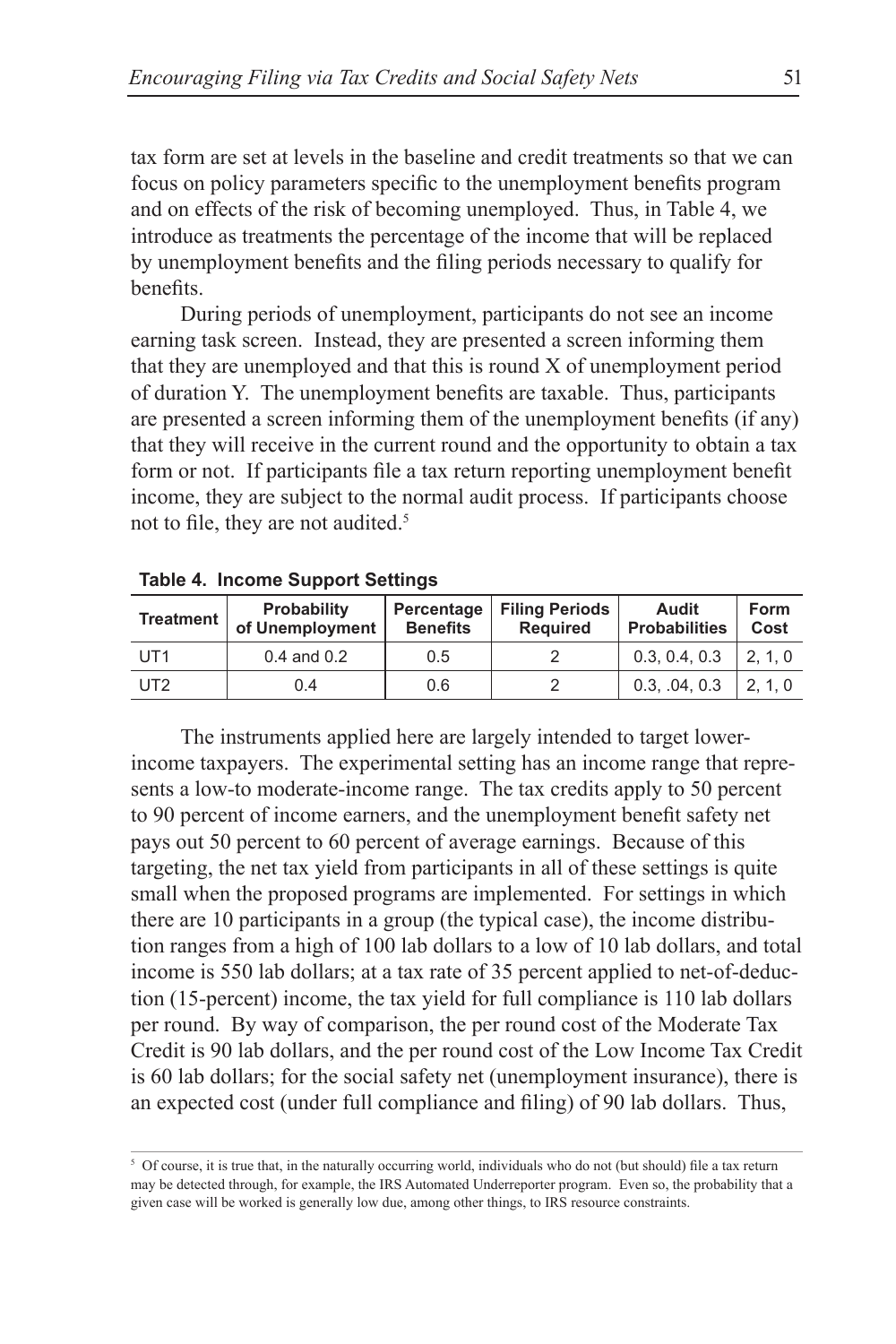net yield to the tax authority of encouraging tax filing will generally be small. Nevertheless, the objective is to increase filing, and it is this behavior that we analyze here.

Our hypothesis is that filing will increase under inducements offered by the tax credit and social safety net provisions. The next section discusses our preliminary results.

#### **Preliminary Results and Discussion**

One hundred and six subjects participated in twelve sessions, each lasting between 18 and 20 rounds, thereby yielding 2,126 observations. Treatment variables include the cost of obtaining the tax form ("Form Cost"), the audit probability, the opportunity to claim a credit ("Credit"), the availability of group audit information, the availability of unemployment benefits, and whether unemployment is possible. Observed outcomes include the subject's earned income ("Income Earned"), whether the subject bought the tax form ("Form Bought"), and whether the subject filed the form ("Form Filed"). Subjects averaged 20 years of age, and just over half were female (51.9 percent). The typical participant earned nearly 51 lab dollars per round, bought a tax form about 61 percent of the time, and filed the form nearly 59 percent of the time. There was considerable variance across subjects and rounds.

Given the complex nature of the experimental design, simple tests of hypotheses provide limited insight on treatment effects. We therefore proceed directly to a conditional analysis at the individual level to estimate treatment effects while holding other factors constant. We predict that the propensity to file will be increasing in the size of the direct inducements and in the perceived effect of the social safety net. Since there are two decisions in each period (three if we include the compliance decision), we analyze the decision to obtain a form and the decision to submit or file the form separately.

We estimate the following empirical model:

 $T_{i,t} = \beta_1 + \beta_2 P_i + \beta_3 I_i + \beta_4 p(A)_{i,t} + \beta_5 C_i + \beta_6 U_i + \beta_7 L B_{i,t-2} + \beta_8 (I^* C)_i + \psi_t + u_i + \varepsilon_{i,t}$ where the dependent variable  $T_{i,t}$  denotes subject *i*'s decision to buy or file a tax form in period *t*;  $P_i$  is the price subject *i* must pay to obtain a tax form;  $I_i$  is subject i's earned income;  $p(A)$ <sub>i,t</sub> is the audit probability for subject *i* in period t;  $C_i$  and  $U_i$  are indicator variables that signify the presence of a tax credit and unemployment benefits for subject  $i$ ;  $LB_{i,t-2}$  is an indicator variable that signifies that subject *i* received unemployment benefits two periods prior;  $(I^*C)$  is an interaction term between income and credit for subject *i*;  $\psi_t$  is a set of *T-1* dummies that capture potential nonlinear period effects;  $u_i$  is for random effects that control for unobservable individual characteristics;  $\beta$ <sup>*1*</sup>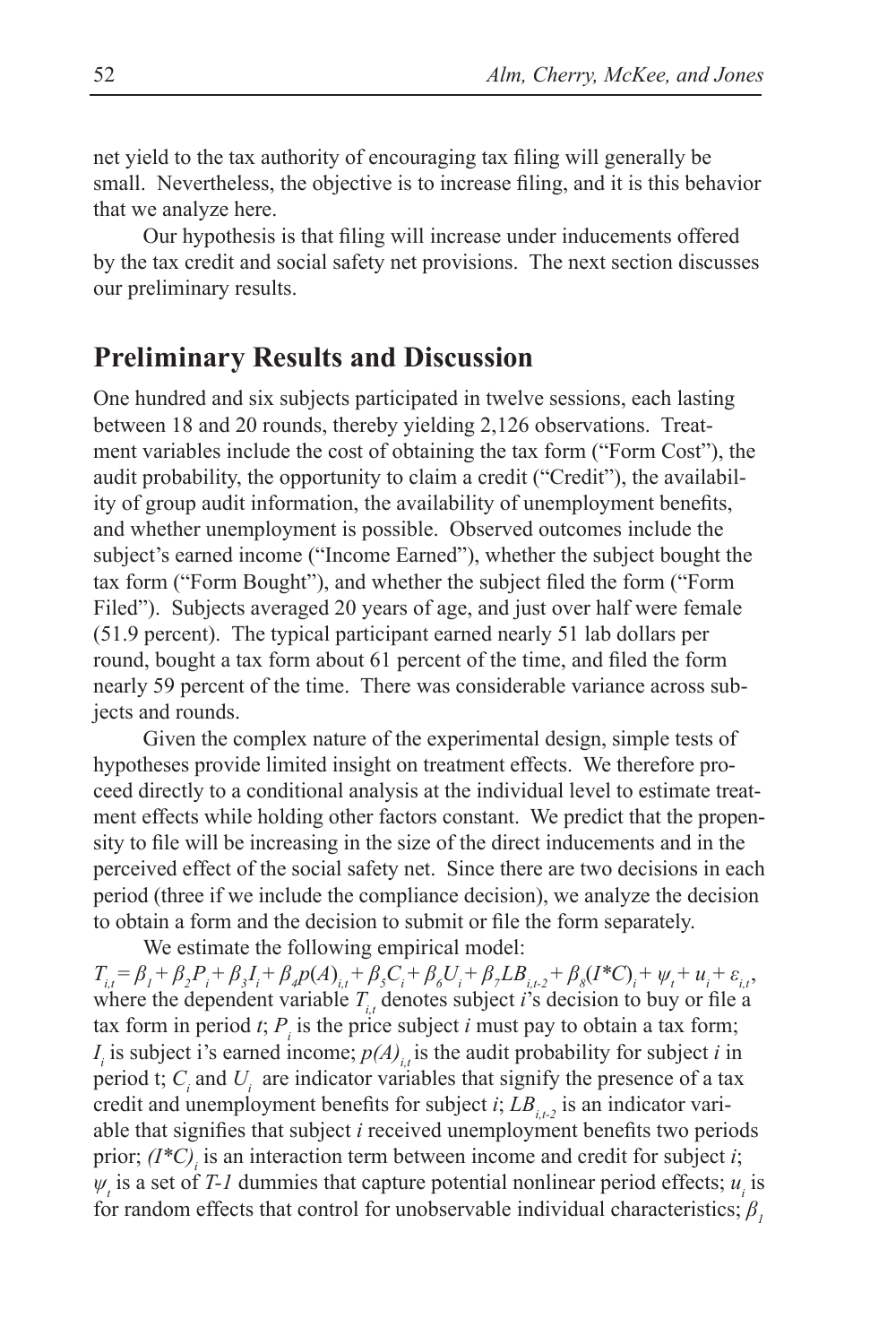is the constant term; and  $\varepsilon_i$  is the contemporaneous additive error term. The dataset constitutes a panel with 106 subjects making a series of 20 decisions over time. Since the dependent variables are binary, we estimate all relations using a panel probit estimation (Wooldridge, 2002).

From this basic specification, we estimate a "Form Bought" model ( $T_{i,t}$ ) = 1 if the form is bought, and 0 otherwise), and also a "Form Filed" model  $(T_{i} = 1$  if the form is filed, and 0 otherwise). For each model, one specification controls for unobserved subject heterogeneity (denoted "1W"), while the other controls for both subject heterogeneity and time period effects ("2W"); Hausman tests suggest time effects are insignificant, but estimates are reported for completeness. Table 5 presents the estimation results.

|                          | <b>Dependent Variable</b> |                   |                      |                      |  |
|--------------------------|---------------------------|-------------------|----------------------|----------------------|--|
| Independent              | <b>Form Filed</b>         | <b>Form Filed</b> | <b>Form Bought</b>   | <b>Form Bought</b>   |  |
| Variable                 | 1W                        | 2W                | 1W                   | 2W                   |  |
| Constant                 | $-0.779*$                 | $-0.541$          | $-0.295$             | $-0.235$             |  |
|                          | (0.416)                   | (0.452)           | (0.539)              | (0.532)              |  |
| Form Cost                |                           |                   | $-0.309*$<br>(0.182) | $-0.303*$<br>(0.160) |  |
| Income Earned            | $0.004***$                | $0.004***$        | $0.006***$           | $0.005***$           |  |
|                          | (0.002)                   | (0.002)           | (0.002)              | (0.002)              |  |
| <b>Audit Probability</b> | 0.589                     | $-0.036$          | 0.895                | 0.540                |  |
|                          | (0.722)                   | (0.813)           | (0.725)              | (0.821)              |  |
| Credit                   | $1.406***$                | $1414***$         | $1.111***$           | $1.123***$           |  |
|                          | (0.401)                   | (0.406)           | (0.443)              | (0.447)              |  |
| Income Earned X          | $-0.012***$               | $-0.012***$       | $-0.011***$          | $-0.011***$          |  |
| Credit                   | (0.003)                   | (0.003)           | (0.003)              | (0.003)              |  |
| Unemployment             | $0.788**$                 | $0.735*$          | 0.419                | 0.395                |  |
| <b>Benefit</b>           | (0.397)                   | (0.403)           | (0.463)              | (0.467)              |  |
| Unemployment             | $0.269**$                 | $0.338***$        | $0.273**$            | $0.324**$            |  |
| (lagged 2 periods)       | (0.139)                   | (0.142)           | (0.140)              | (0.143)              |  |
| Wald Chi-square          | $31.14***$                | 50.73***          | $35.21***$           | 46.44***             |  |
| Log likelihood           | $-921.61$                 | $-911.10$         | $-913.11$            | $-907.03$            |  |

**Table 5. Econometric Results**

Notes: \*denotes significance at 0.1 level, \*\* denotes significance at 0.05 level, and \*\*\* denotes significance at 0.01 level.

Estimates reported in Table 5 indicate that positive inducements encourage filing, where these inducements are measured by "Credit" (equal to 1 if the tax credit is present, and 0 otherwise) and "Unemployment Benefit" (defined as the percentage of income replaced by unemployment benefit in the event of unemployment). By providing a tax credit, individuals significantly increased the buying and filing of tax forms  $(p<0.01)$ , though this pos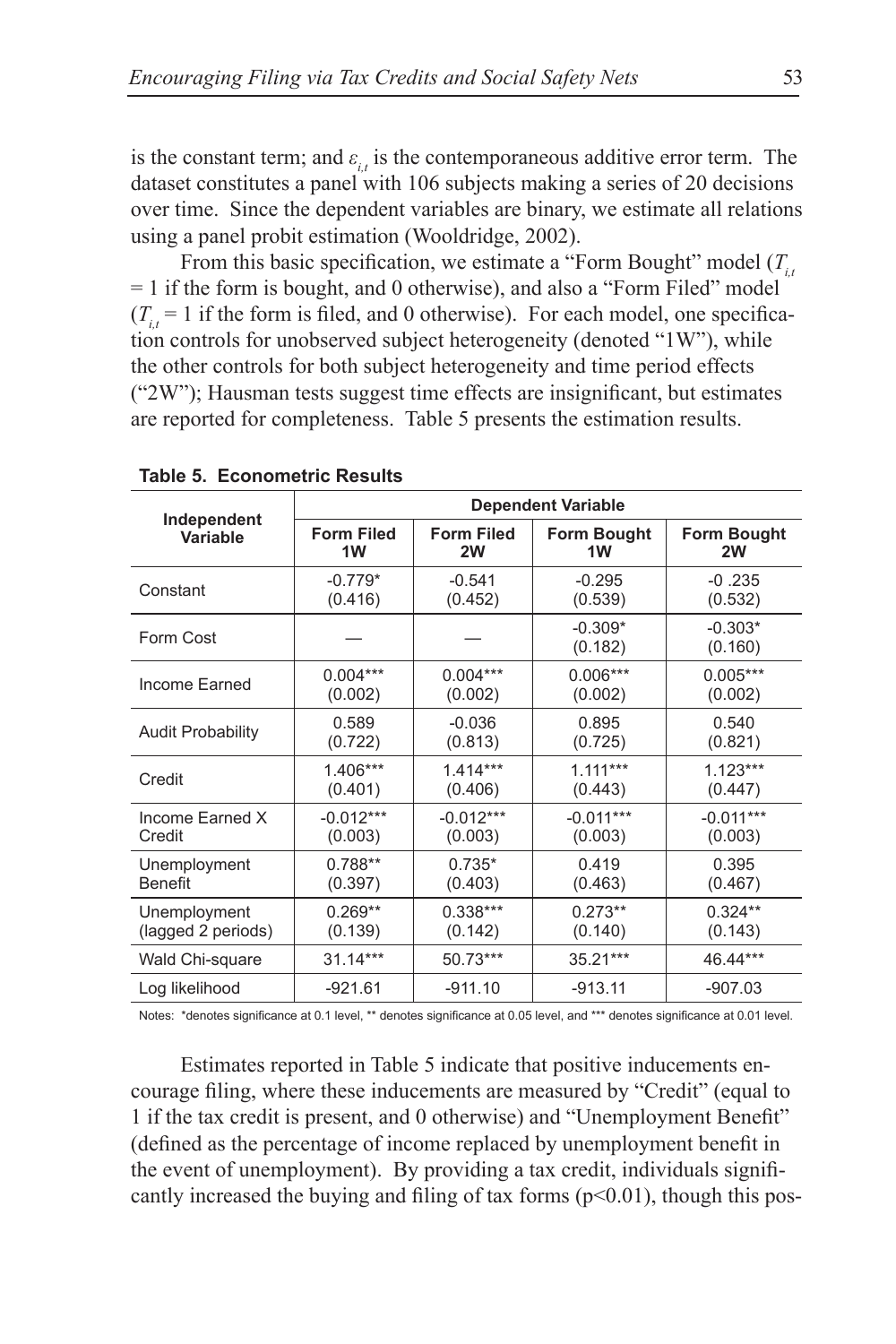itive effect diminishes with income, as indicated by the negative coefficient on the "Income Earned" X "Credit" interaction variable (see below). The presence of unemployment benefits also significantly increases filing ("Form Filed"), though no significant effect appears in the "Form Bought" models. The influence of unemployment benefits is clearly evident when considering the change in behavior after receiving benefits. Individuals significantly increase participation (buying and filing) after receiving unemployment benefits. As expected, the likelihood of purchasing a tax form is negatively related to the cost of the form ("Form Cost"). Recalling that the probability of an audit should not matter to subjects, our estimates in fact indicate that changes in the "Audit Probability" have no significant effect on participation. Lastly, our estimates indicate that the level of "Income Earned" is positively related to participation.

Based on the tax credit formula (see Table 3), the tax credit is directed toward lower-income participants. Thus, in the tax credit treatments, we predict that the credit will increase filing but only among the target population; that is, compliance will be negatively correlated with income. Indeed, we find this result, as the coefficient on the interaction term "Income Earned" X "Credit" is negative and significant.

The complexity of the setting limits our ability to simply compare behavior across policy instruments. Nevertheless, such results are interesting, and we provide a brief discussion of the filing behavior across treatments. The aggregate data are presented in Table 6. All of the filing inducement programs increase the propensity to file relative to our baseline setting. The social safety net increases the propensity to file but not by as much as the presence of the tax credit. The targeted (Low Income) tax credit increases tax filing by approximately the same amount as does the more general (Moderate Income) tax credit.

| Treatment                   | Frequency<br>of Filing | <b>Frequency</b><br>of Obtaining Form | <b>Cost of Specific</b><br>Program |
|-----------------------------|------------------------|---------------------------------------|------------------------------------|
| No Inducement               | 0.445                  | 0.460                                 | N/A                                |
| Credit (All)                | 0.624                  | 0.660                                 | N/A                                |
| Credit (Low Income)         | 0.610                  | 0.665                                 | 60                                 |
| Credit (Moderate<br>Income) | 0.630                  | 0.655                                 | 90                                 |
| Social Safety Net           | 0.561                  | 0.579                                 | 90 (expected)                      |

**Table 6. Aggregate Filing Behavior**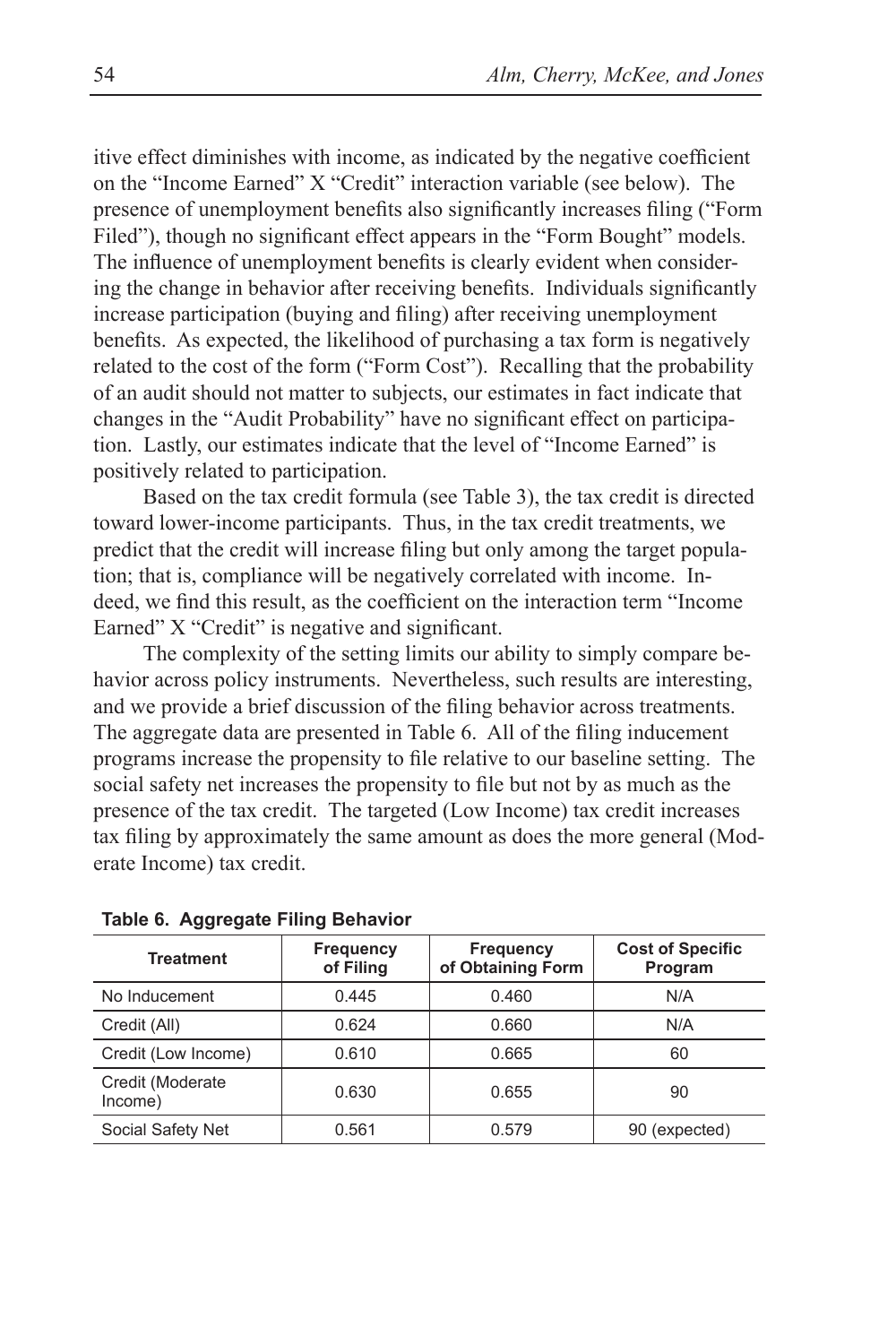Comparing the filing behavior impacts with the costs of running the various programs is an interesting policy exercise. As we discussed above, the costs of these programs vary considerably. The average (per round) costs are also reported in Table 6. The broader (Moderate Income) tax credit program and the social safety net program are costly. The narrower (Low Income) tax credit program yields the largest increase in both filing and form acquisition propensity. As in many other instances, it appears that targeted programs yield superior results.

### **Conclusions**

Encouraging filing has important policy implications. Our experimental results are preliminary, but they indicate several promising strategies for encouraging greater tax filing rates. In particular, targeted tax credits that are simple to obtain appear to have some potential for encouraging tax filing. Future work will further address such issues as the effects of the cost of filing on form acquisition, the potential interaction of inducement instruments, and the potential interaction of inducements and complexity/information.

# **Acknowledgments**

This research was funded by the IRS (TIRNO –  $07 - P - 00683$ ). The views expressed are those of the authors and do not reflect the opinions of the IRS or of any researchers working within the IRS. We are grateful to Kim Bloomquist and 2008 IRS Research Conference participants for helpful comments and discussions.

#### **References**

- Allingham, Michael G. and Agnar Sandmo (1972), "Income Tax Evasion: A Theoretical Analysis," *Journal of Public Economics* 1 (3/4), pp. 323-338.
- Alm, James; Roy Bahl; and Matthew N. Murray (1991), "Tax Base Erosion in Developing Countries," *Economic Development and Cultural Change* 39 (4), pp. 849-872.
- Alm, James; John Deskins; and Michael McKee (2008), "Third Party Reporting and Tax Compliance," *Public Finance Review*, forthcoming.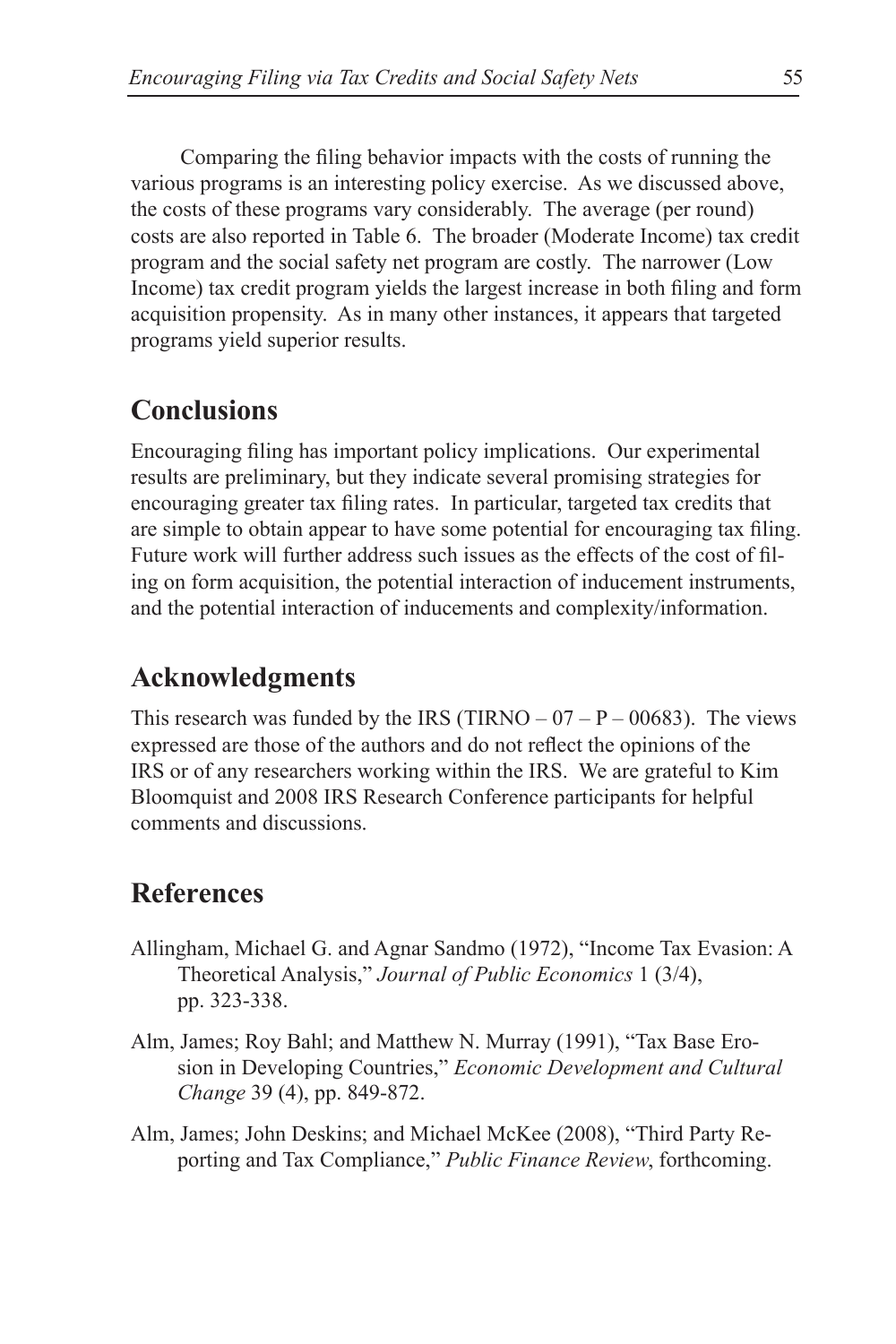- Alm, James; Betty Jackson; and Michael McKee (1992), "Deterrence and Beyond: Towards a Kinder, Gentler IRS," in Joel Slemrod, editor, *Why People Pay Taxes*, University of Michigan Press, Ann Arbor, MI, pp. 311-329.
- Alm, James; Betty Jackson; and Michael McKee (1993), "Fiscal Exchange, Collective Decision Institutions, and Tax Compliance," *Journal of Economic Behavior and Organization* 22 (3), pp. 285-303.
- Alm, James; Betty Jackson; and Michael McKee (2007), "Getting the Word Out: Increased Enforcement, Audit Information Dissemination, and Compliance Behavior" (an earlier version was presented at IRS Research Conference, Washington DC, June 2004 under the title, "The Effect of Communication Among Taxpayers on Compliance Behavior").
- Alm, James; Michael Jones; and Michael McKee (2007), "I'm From the IRS and I'm Here to Help You: Taxpayer Services and Tax Compliance," presented at the IRS Research Conference, Washington, DC, June 2007.
- Alm, James and Michael McKee (2004), "Tax Compliance as a Coordination Game," *Journal of Economic Behavior and Organization* 54 (3), pp. 297-312.
- Alm, James and Michael McKee (2006), "Audit Certainty and Taxpayer Compliance," *National Tax Journal* 59 (4), pp. 801-816.
- Alm, James; Michael McKee; and William Beck (1990), "Amazing Grace: Tax Amnesties and Compliance," *National Tax Journal* 63 (1), pp. 23-38.
- Andreoni, James; Brian Erard; and Jonathan Feinstein (1998), "Tax Compliance," *The Journal of Economic Literature* 36 (2), pp. 818-860.
- Becker, Winfried; Heinz-Jurgen Buchner; and Simon Sleeking (1987), "The Impact of Public Transfer Expenditures on Tax Evasion: An Experimental Approach," *Journal of Public Economics* 34 (2), pp. 243-252.
- Cherry, Todd and John List, "Examining the Role of Fairness in High Stakes Allocation Decisions," *Journal of Economic Behavior and Organization*, forthcoming.
- Crain, Stephen E. and Farouk Nourzad (1993), "An Empirical Analysis of Factors that Distinguish Those Who Evade on Their Tax Return from Those Who Do Not File a Return," *Public Finance/Finances Publiques* 49 (Supplement), pp. 106-118.